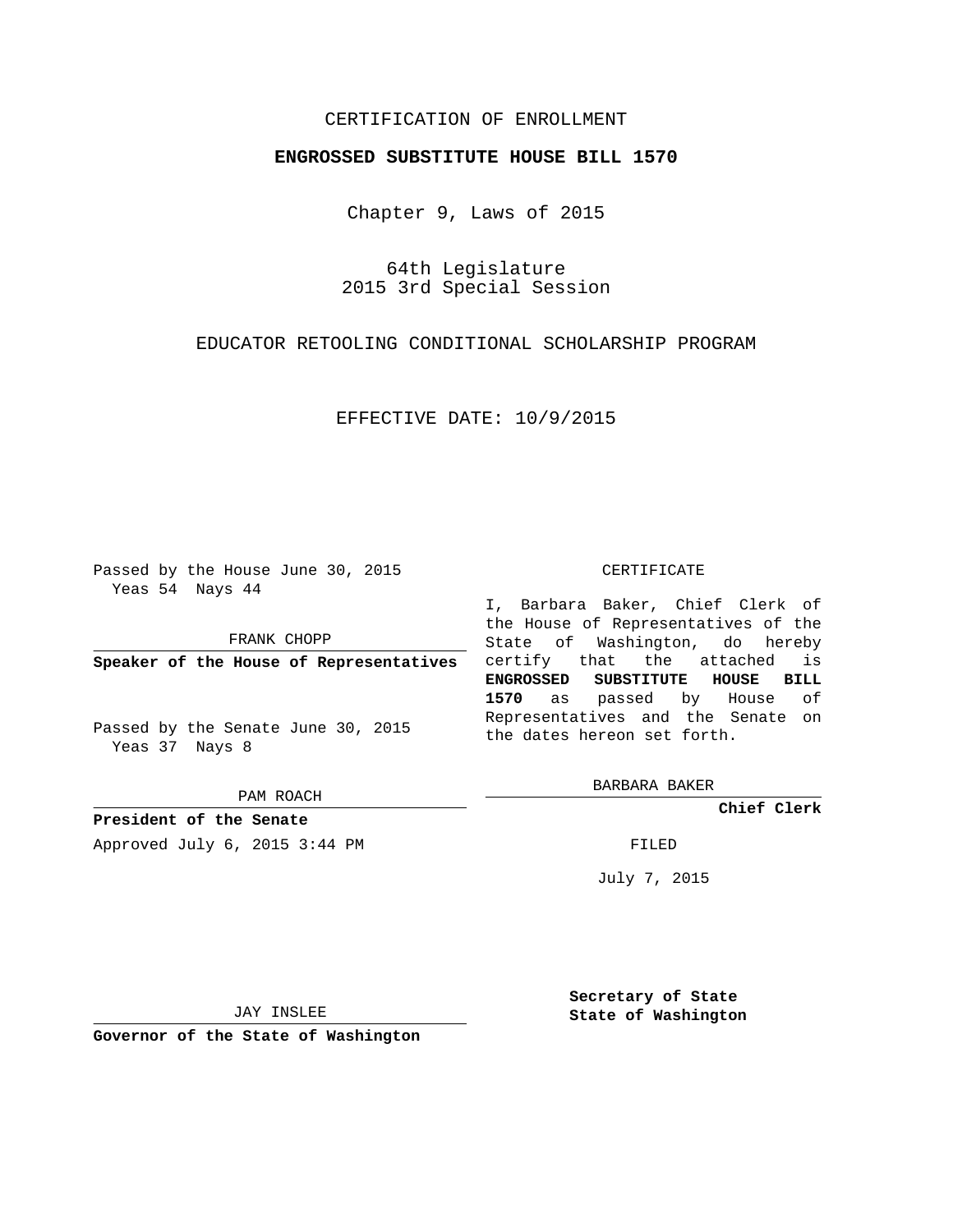### **ENGROSSED SUBSTITUTE HOUSE BILL 1570**

Passed Legislature - 2015 3rd Special Session

## **State of Washington 64th Legislature 2015 Regular Session**

**By** House Education (originally sponsored by Representatives Gregory, Bergquist, S. Hunt, Reykdal, Kilduff, Ortiz-Self, and Pollet; by request of Governor Inslee)

READ FIRST TIME 02/20/15.

1 AN ACT Relating to creating flexibility for the educator 2 retooling conditional scholarship program; and amending RCW 28A.660.045 and 28A.660.050.3

4 BE IT ENACTED BY THE LEGISLATURE OF THE STATE OF WASHINGTON:

5 **Sec. 1.** RCW 28A.660.045 and 2015 1st sp.s. c 3 s 3 are each 6 amended to read as follows:

 (1) The educator retooling conditional scholarship program is created. Participation is limited to current K-12 teachers and individuals having an elementary education certificate but who are not employed in positions requiring an elementary education certificate. It is anticipated that candidates enrolled in this program will complete the requirements for an endorsement in two 13 years or less.

14 (2) Entry requirements for candidates include:

 (a) Current K-12 teachers shall pursue an endorsement in a subject or geographic endorsement shortage area, as defined by the 17 professional educator standards board, including but not limited to, mathematics, science, special education, bilingual education, English language learner, computer science education, or environmental and 20 sustainability education.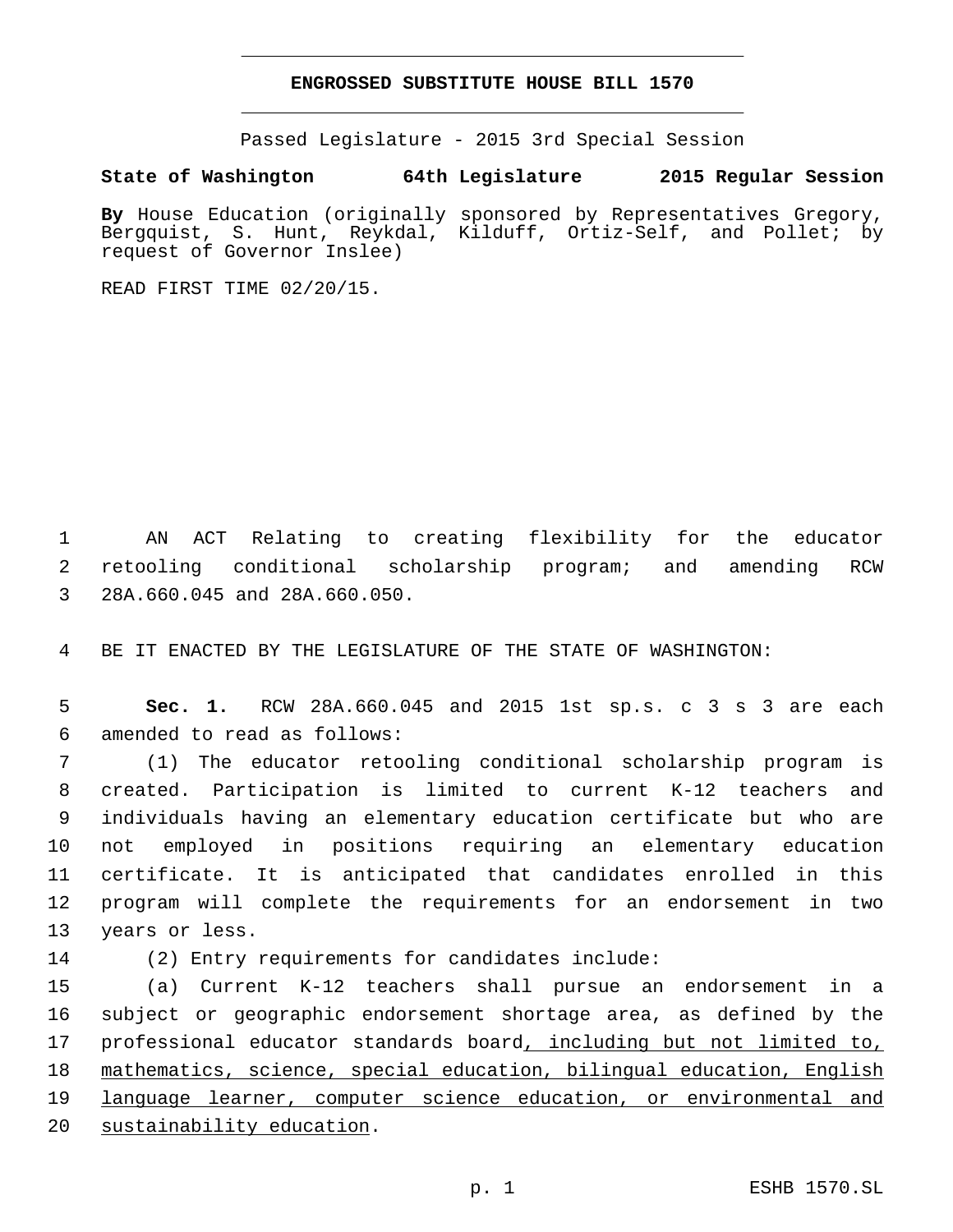(b) Individuals having an elementary education certificate but who are not employed in positions requiring an elementary education certificate shall pursue an endorsement in a subject or geographic endorsement shortage area, as defined by the professional educator 5 standards board, including but not limited to, mathematics, science, special education, bilingual education, English language learner, computer science education, or environmental and sustainability 8 education.

 **Sec. 2.** RCW 28A.660.050 and 2015 1st sp.s. c 3 s 4 are each 10 amended to read as follows:

 Subject to the availability of amounts appropriated for these purposes, the conditional scholarship programs in this chapter are 13 created under the following guidelines:

 (1) The programs shall be administered by the student achievement council. In administering the programs, the council has the following 16 powers and duties:

 (a) To adopt necessary rules and develop guidelines to administer 18 the programs;

 (b) To collect and manage repayments from participants who do not 20 meet their service obligations; and

 (c) To accept grants and donations from public and private 22 sources for the programs.

 (2) Requirements for participation in the conditional scholarship 24 programs are as provided in this subsection (2).

 (a) The alternative route conditional scholarship program is limited to interns of professional educator standards board-approved alternative routes to teaching programs under RCW 28A.660.040. For fiscal year 2011, priority must be given to fiscal year 2010 participants in the alternative route partnership program. In order to receive conditional scholarship awards, recipients shall:

 (i) Be accepted and maintain enrollment in alternative certification routes through a professional educator standards board-33 approved program;

 (ii) Continue to make satisfactory progress toward completion of the alternative route certification program and receipt of a 36 residency teaching certificate; and

 (iii) Receive no more than the annual amount of the scholarship, not to exceed eight thousand dollars, for the cost of tuition, fees, and educational expenses, including books, supplies, and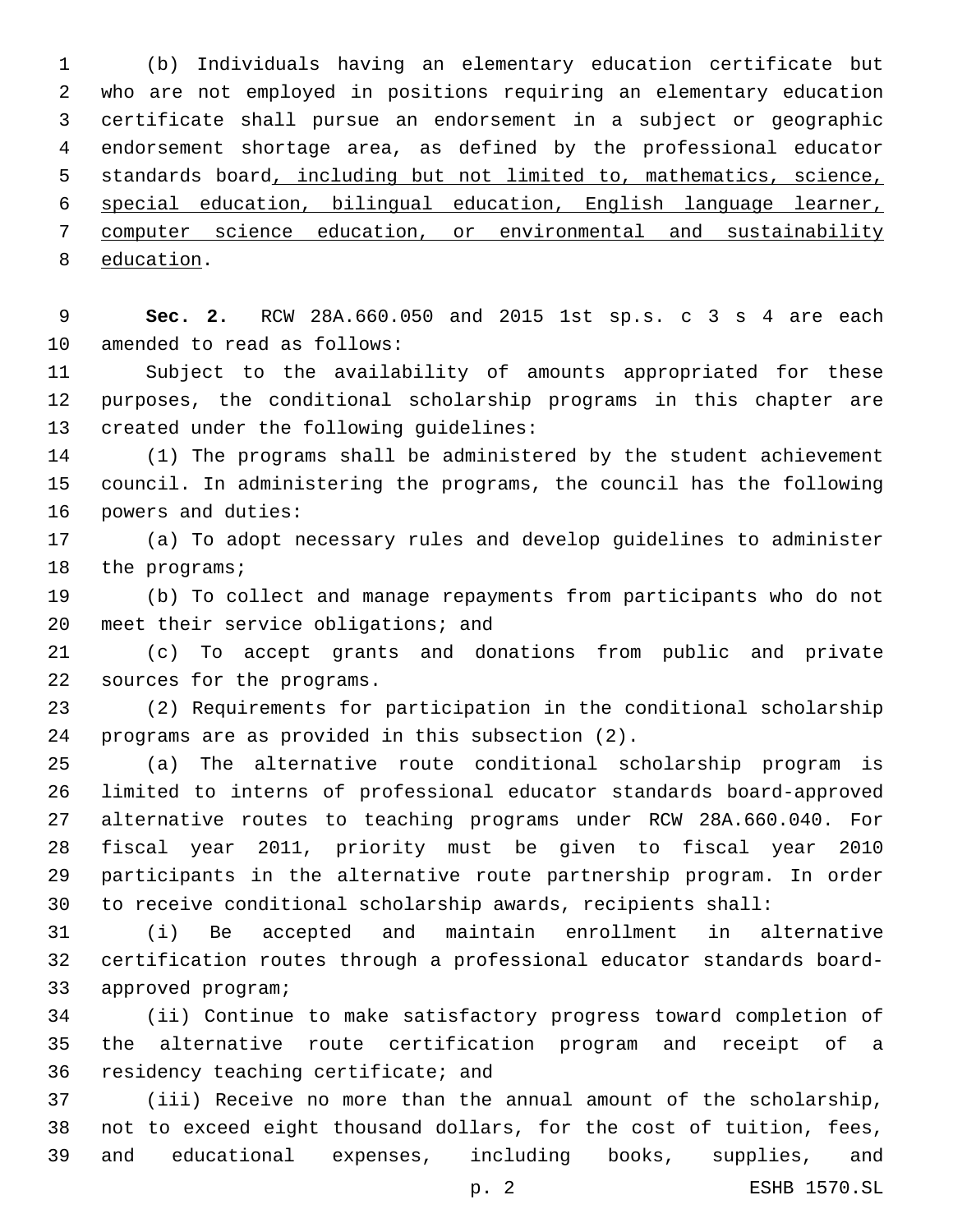transportation for the alternative route certification program in which the recipient is enrolled. The council may adjust the annual award by the average rate of resident undergraduate tuition and fee increases at the state universities as defined in RCW 28B.10.016.

 (b) The pipeline for paraeducators conditional scholarship program is limited to qualified paraeducators as provided by RCW 28A.660.042. In order to receive conditional scholarship awards, 8 recipients shall:

 (i) Be accepted and maintain enrollment at a community and technical college for no more than two years and attain an associate 11 of arts degree;

 (ii) Continue to make satisfactory progress toward completion of an associate of arts degree. This progress requirement is a condition for eligibility into a route one program of the alternative routes to teacher certification program for a mathematics, special education, 16 or English as a second language endorsement; and

 (iii) Receive no more than the annual amount of the scholarship, not to exceed four thousand dollars, for the cost of tuition, fees, and educational expenses, including books, supplies, and transportation for the alternative route certification program in which the recipient is enrolled. The student achievement council may adjust the annual award by the average rate of tuition and fee increases at the state community and technical colleges.

 (c) The educator retooling conditional scholarship program is limited to current K-12 teachers. In order to receive conditional 26 scholarship awards:

 (i) Individuals currently employed as teachers shall pursue an endorsement in a subject or geographic endorsement shortage area, as 29 defined by the professional educator standards board, including but not limited to, mathematics, science, special education, bilingual education, English language learner, computer science education, or 32 environmental and sustainability education; or

 (ii) Individuals who are certificated with an elementary education endorsement shall pursue an endorsement in a subject or geographic endorsement shortage area, as defined by the professional 36 educator standards board, including but not limited to, mathematics, science, special education, bilingual education, English language 38 learner, computer science education, or environmental and 39 sustainability education; and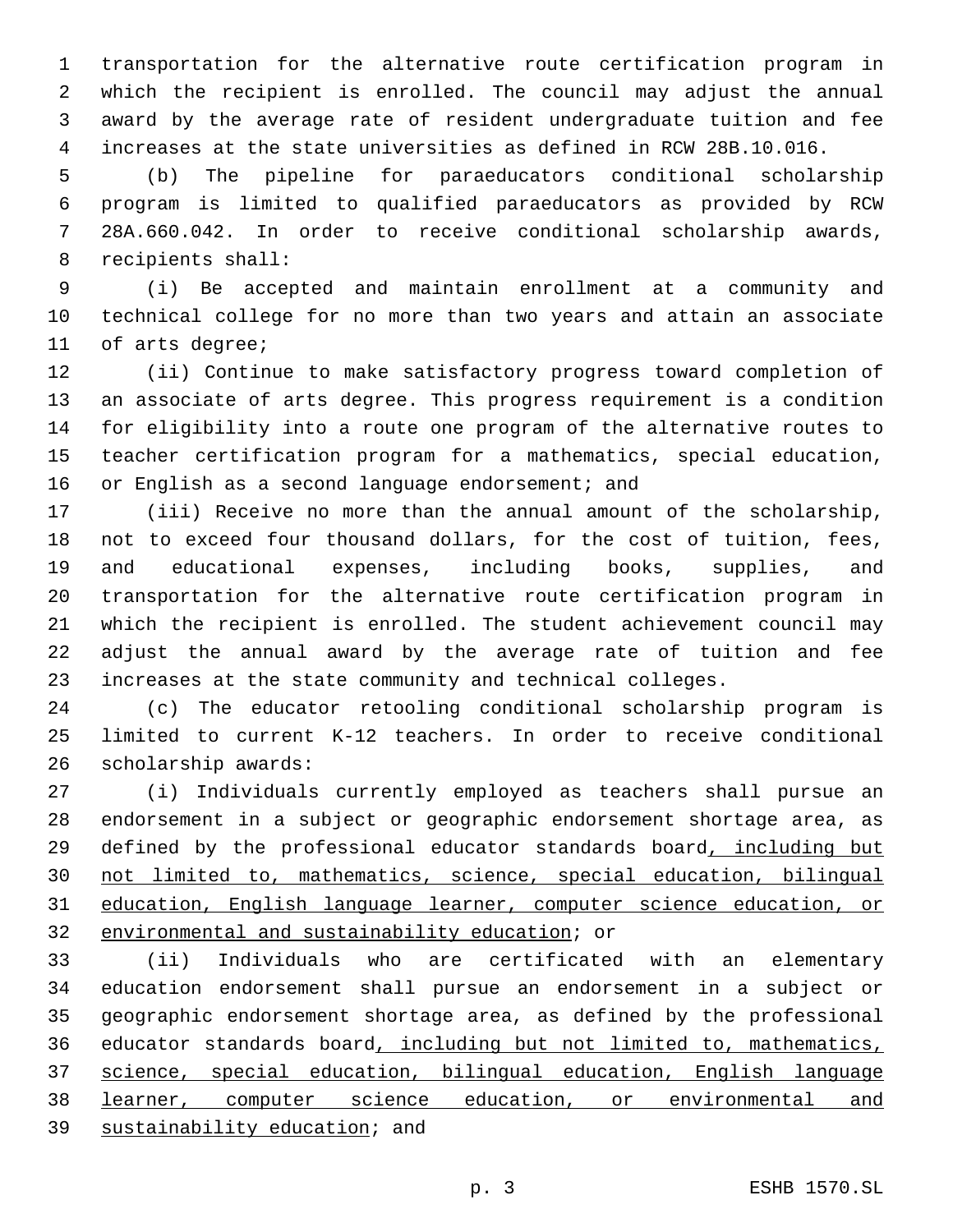(iii) Individuals shall use one of the pathways to endorsement processes to receive an endorsement in a subject or geographic endorsement shortage area, as defined by the professional educator standards board, including but not limited to, mathematics, science, special education, bilingual education, English language learner, computer science education, or environmental and sustainability education, which shall include passing an endorsement test plus observation and completing applicable coursework to attain the proper 9 endorsement; and

 (iv) Individuals shall receive no more than the annual amount of the scholarship, not to exceed three thousand dollars, for the cost of tuition, test fees, and educational expenses, including books, supplies, and transportation for the endorsement pathway being 14 pursued.

 (3) The Washington professional educator standards board shall select individuals to receive conditional scholarships. In selecting recipients, preference shall be given to eligible veterans or 18 national guard members. In awarding conditional scholarships to support additional bilingual education or English language learner endorsements, the board shall also give preference to teachers assigned to schools required under state or federal accountability measures to implement a plan for improvement, and to teachers assigned to schools whose enrollment of English language learner students has increased an average of more than five percent per year over the previous three years.

 (4) For the purpose of this chapter, a conditional scholarship is a loan that is forgiven in whole or in part in exchange for service as a certificated teacher employed in a Washington state K-12 public school. The state shall forgive one year of loan obligation for every two years a recipient teaches in a public school. Recipients who fail to continue a course of study leading to residency teacher certification or cease to teach in a public school in the state of Washington in their endorsement area are required to repay the 34 remaining loan principal with interest.

 (5) Recipients who fail to fulfill the required teaching obligation are required to repay the remaining loan principal with interest and any other applicable fees. The student achievement council shall adopt rules to define the terms for repayment, including applicable interest rates, fees, and deferments.